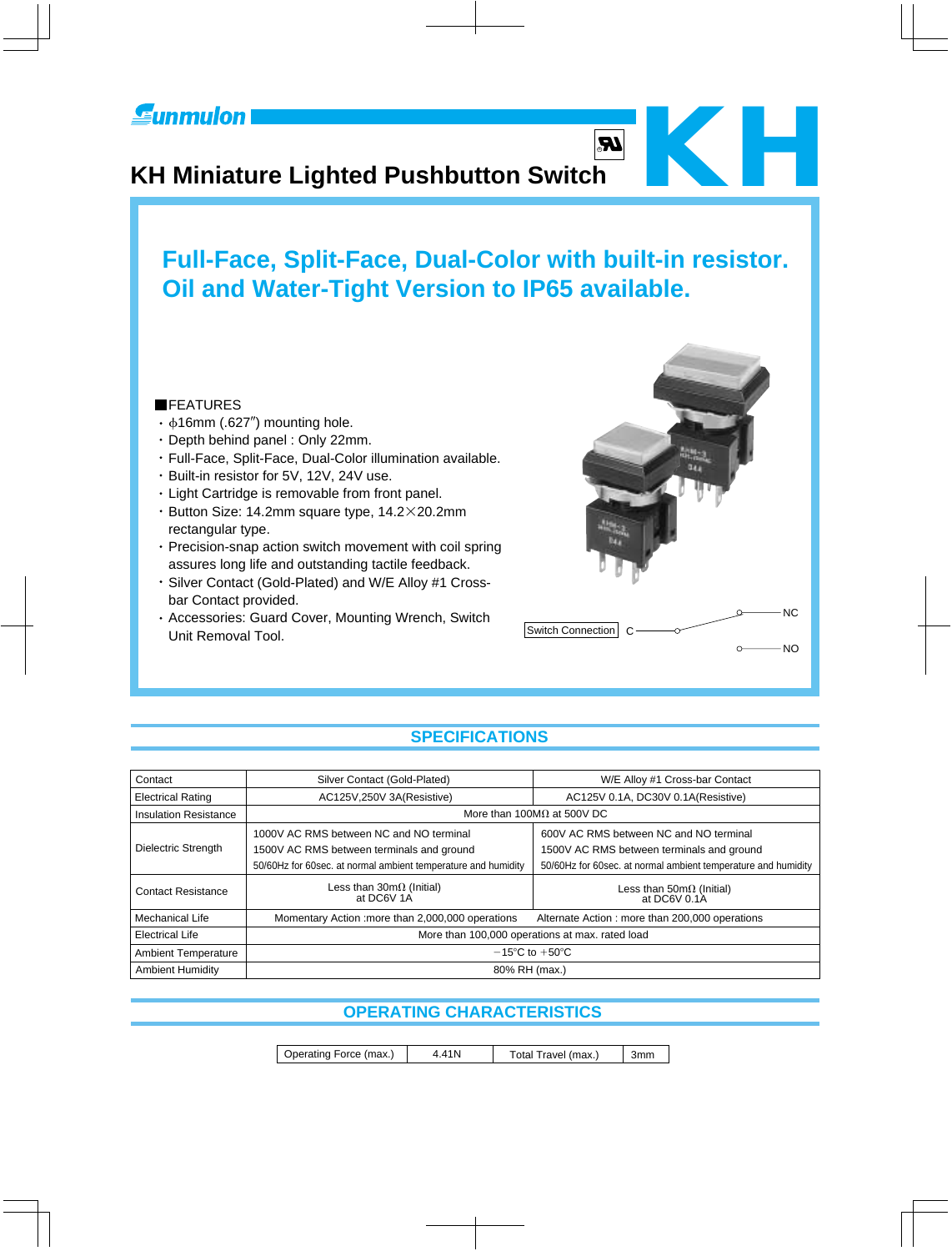# **KH**

# **Eunmulon**

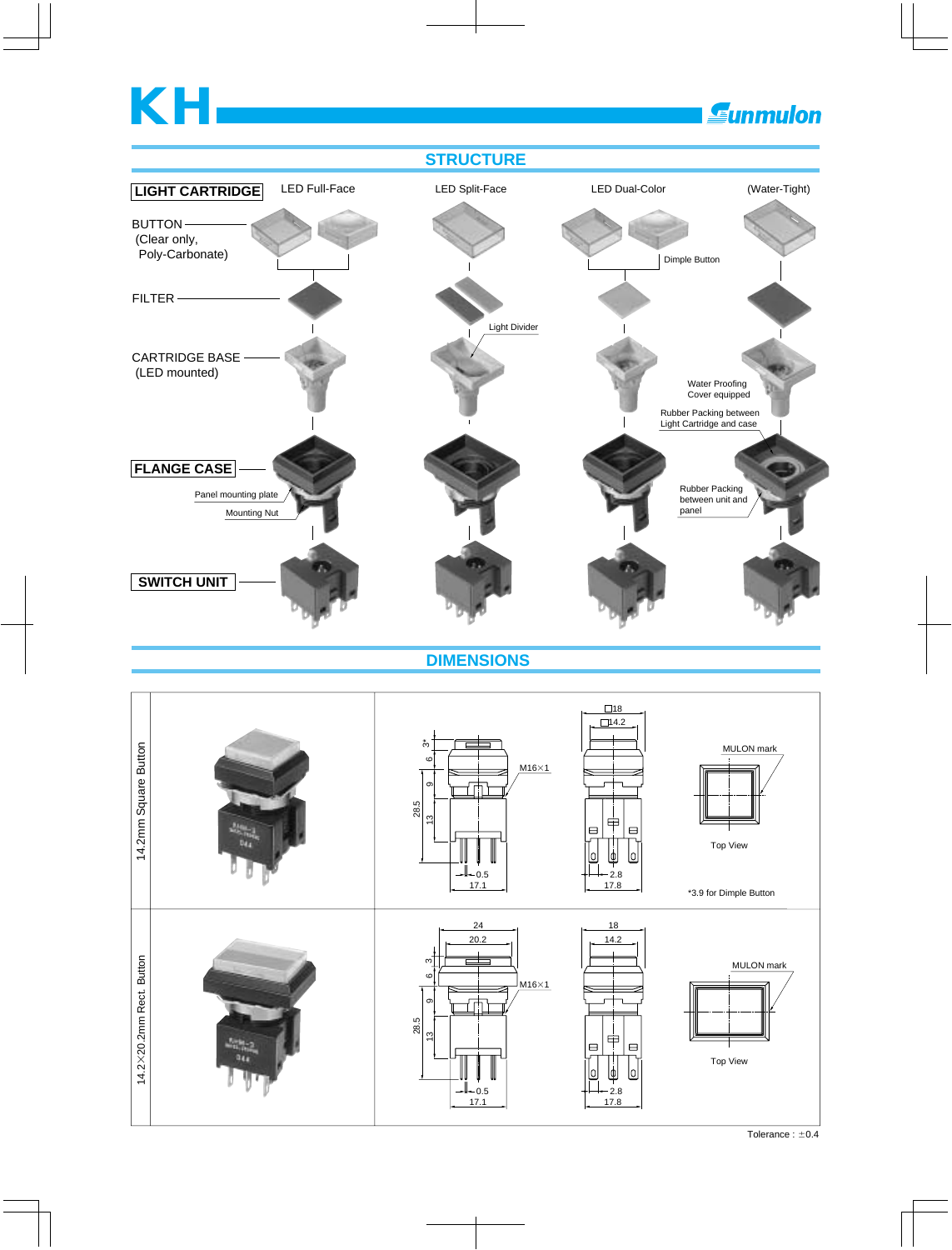

#### **INTERNAL CONNECTION ARRANGEMENTS**

#### **TERMINALS**



#### **TERMINALS DIMENSIONS (BOTTOM VIEW)**



\*Full Face type has no L2 terminal.





110 TAB, Soldering Terminal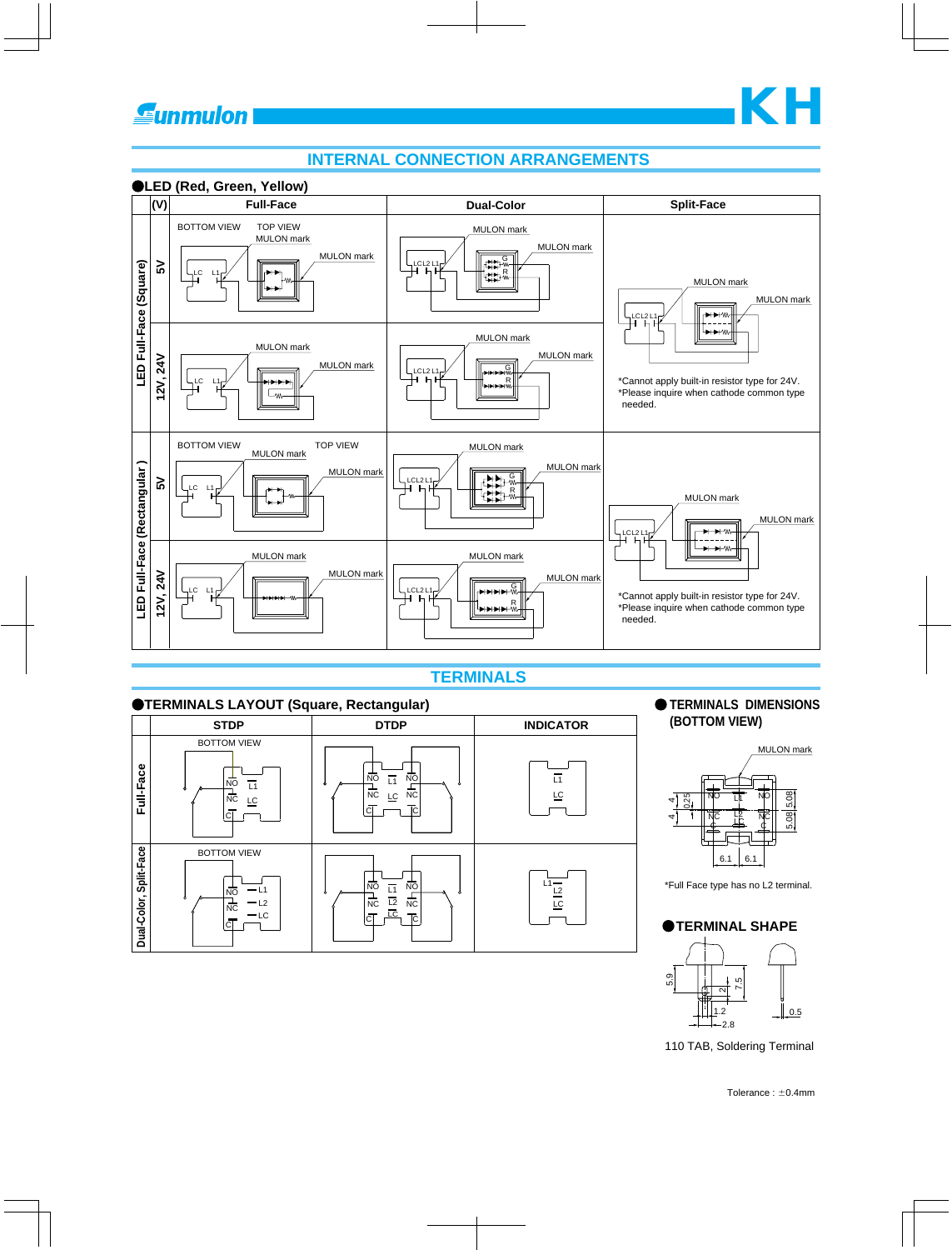**LED DATA**

\* Red=R, Yellow=Y, Green=G ,

#### **LED RATINGS**

| DC Supply<br>Voltage | Current Rating (mA) |    |                                 |  |  |  |  |
|----------------------|---------------------|----|---------------------------------|--|--|--|--|
|                      |                     |    | Full-Face Split-Face Dual-Color |  |  |  |  |
| $5(\pm 5\%)$         | 32                  | 16 | 32                              |  |  |  |  |
| 12 ( $\pm$ 5%)       | 16                  | 16 | 16                              |  |  |  |  |
| 24 ( $\pm$ 5%)       | 12                  | ÷  | R                               |  |  |  |  |

#### **EXTERNAL RESISTOR**

Switches are normally fitted with internal resistors to operate on 5, 12, 24V DC supply. In case of non-resistor type, suitable external current limiting resistors must be installed as shown by the table and formula.

|                                       | Full-Face         |     |              |           |     | Split-Face   |     |     | Dual-Color        |     |           |     |     |
|---------------------------------------|-------------------|-----|--------------|-----------|-----|--------------|-----|-----|-------------------|-----|-----------|-----|-----|
| <b>ITEM</b>                           | DC <sub>5</sub> V |     |              | DC12V,24V |     | DC5V,12V,24V |     |     | DC <sub>5</sub> V |     | DC12V,24V |     |     |
|                                       | R                 | G   | $\mathbf{v}$ | R         | G   | $\mathbf{v}$ | R   | G   | $\mathbf{v}$      | R   | G         | R   | G   |
| Max. operating current IFM (mA)       | 40                | 40  | 40           | 20        | 20  | 20           | 20  | 20  | 20                | 40  | 40        | 20  | 20  |
| DC reverse voltage VR (V)             | 10                | 10  | 10           | 20        | 20  | 20           | 10  | 10  | 10                | 10  | 12        | 20  | 24  |
| Forward voltage VF (V)                | 3.6               | 4.3 | 4.0          | 7.1       | 8.6 | 8.0          | 3.6 | 4.3 | 4.0               | 3.8 | 4.4       | 7.6 | 8.8 |
| Recommended operating current IF (mA) | 32                | 32  | 32           | 16        | 16  | 16           | 16  | 16  | 16                | 32  | 32        | 16  | 16  |
| Wiring diagram                        | Fig. 1            |     |              |           |     | Fig. 2       |     |     |                   |     |           |     |     |







The value of the series resistor can be determined by the formula:

 Vcc: Supply Voltage IF: Forward Current VF: Forward Voltage  $R = \frac{Vcc - VF}{Vc}$ IF

#### **Panel Layout / Panel Cut Dimensions**



 $n:$  number of switches (horizontal)  $m:$  number of switches (vertical) \*Panel Cut Dimension should be after panel paintings.

Note : Panel thickness: 0.5~2.2mm for Guard Cover use Panel thickness: 0.5~2.7mm for Oil and Water-Tight Version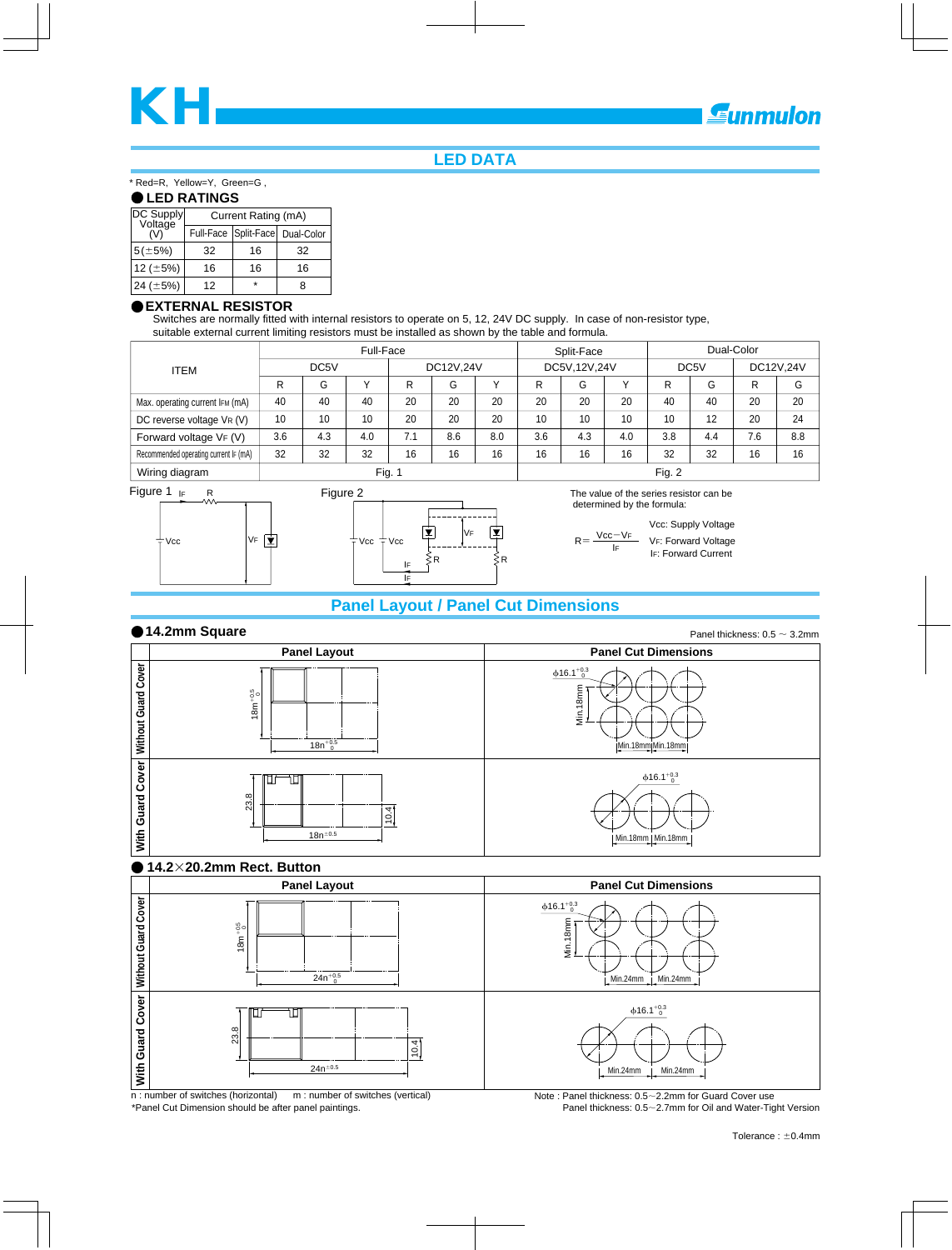# **Gunmulon**

#### **ACCESSORIES**

#### **GUARD COVER**

Guard Cover prevents inadvertent and unintentional operations.

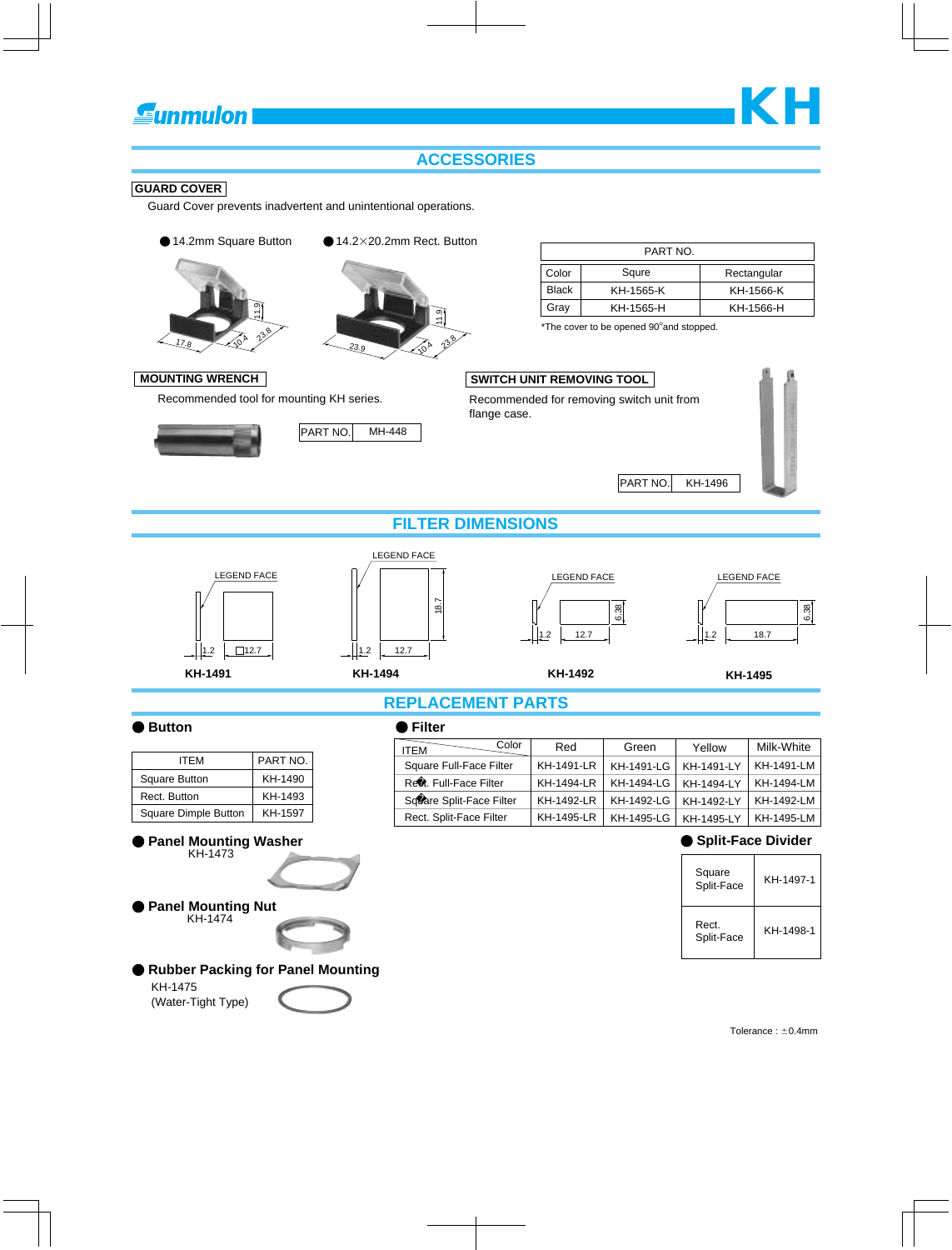

## **Gunmulon**

#### **ASSEMBLY & DISASSEMBLY**

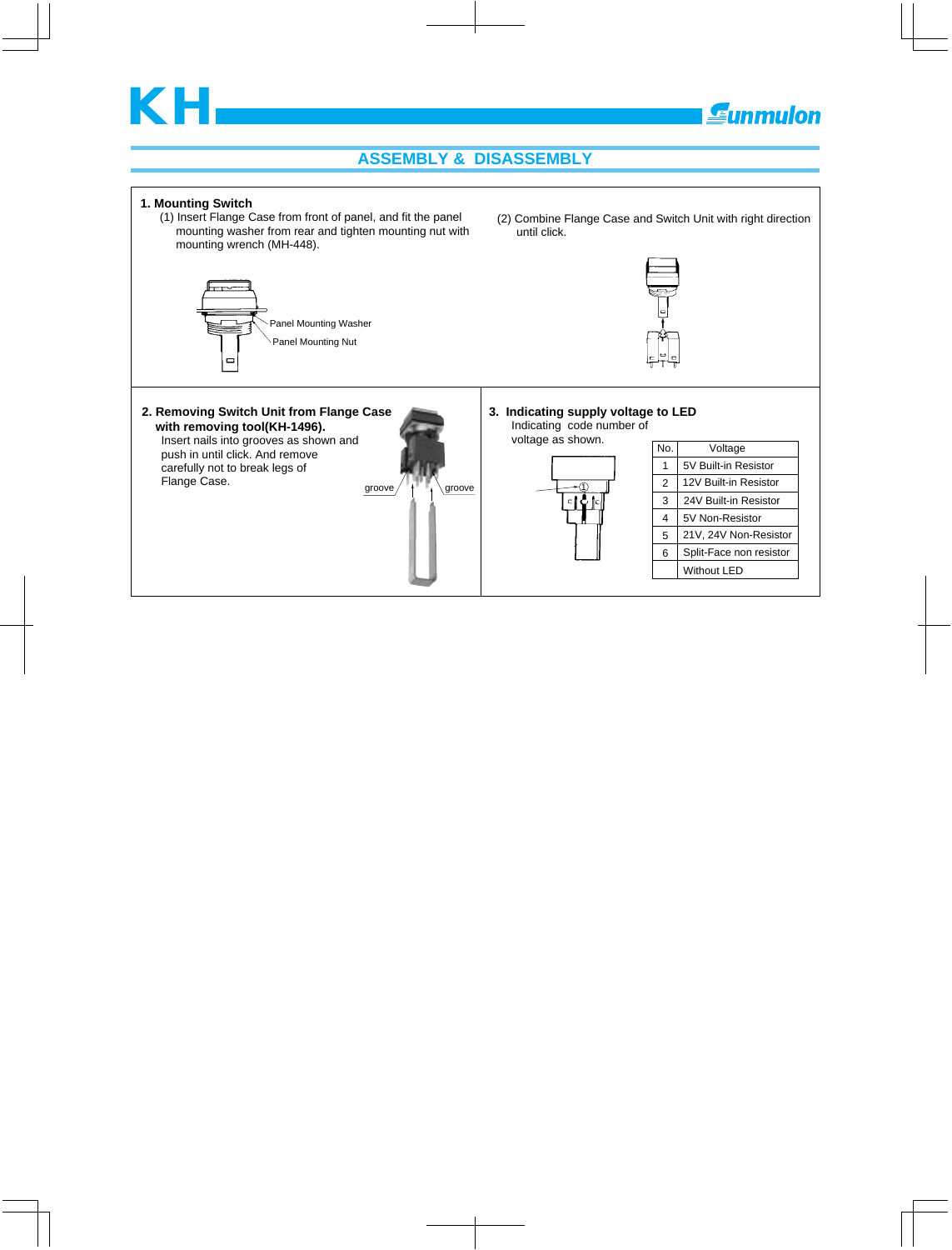### **Gunmulon**

#### **ORDERING CODE**



- (1) 5V use : Select 1 (5V built-in resistor). Simultaneous lighting is possible.
- (2) 12V use: Select 2 (12V built-in resistor). However in case of simultaneous lighting, please select 6 (Split-Face non resistor) and apply external resistor accordingly.
- (3) 24V use : Either do or not do simultaneous lighting, cannot select 3 (24V built-in resistor). Please select 6 (Split-Face non resistor) and apply external resistor accordingly. Simultaneous lighting is possible.
- 2. Dual Color

 It is impossible to do simultaneous lighting with all 5V,12V,24V. In case of simultaneous lighting , please select 4,5, respectively and apply external resistor.